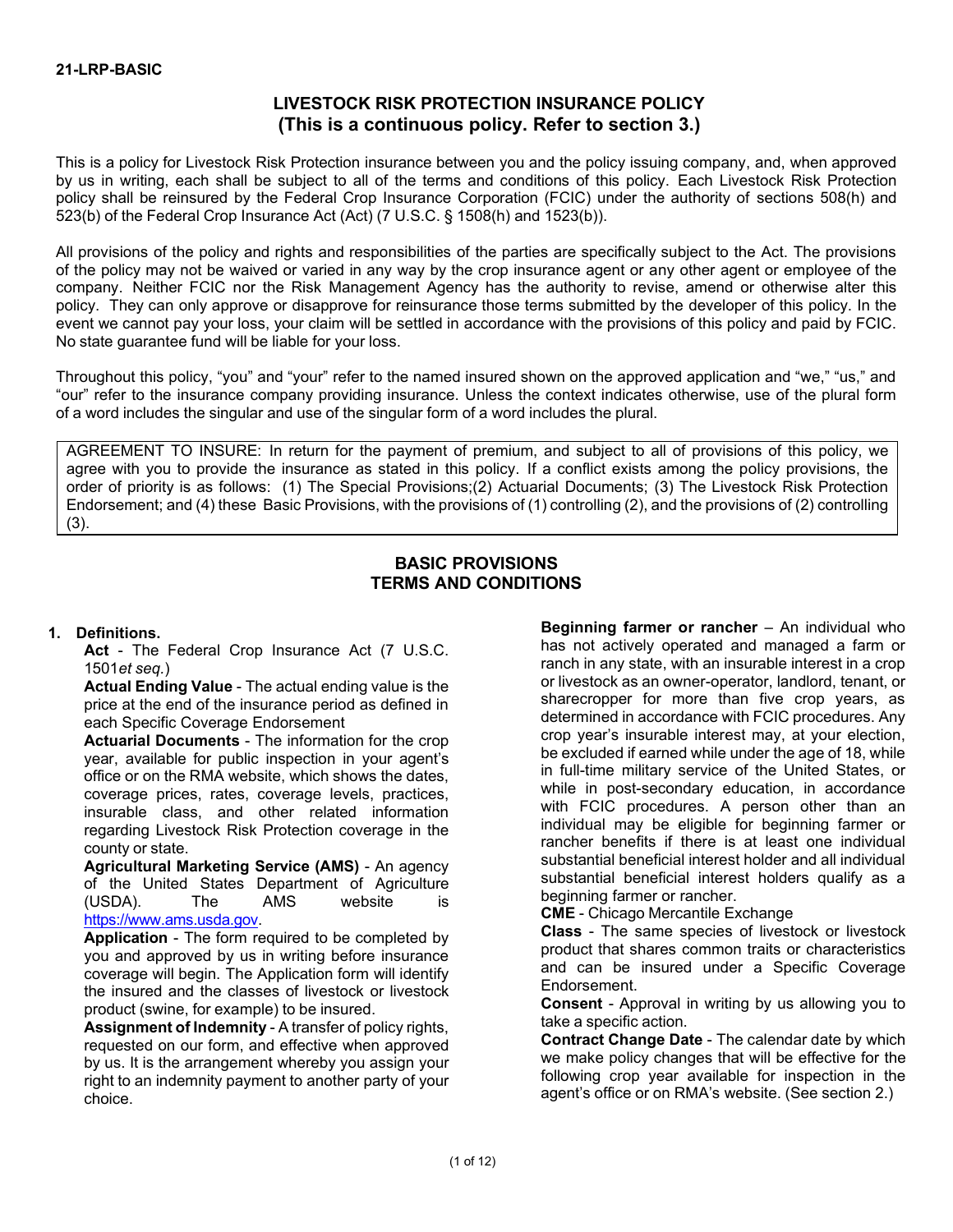**Coverage** - The insurance provided by this policy insures against a decline in price as specified in the Specific Coverage Endorsement.

**Coverage Level** - The percent of the expected ending value that is the coverage provided by the policy.

**Coverage Price** - The level of protection provided by the policy on a dollar per cwt basis as published each day on RMA's website.

**Crop Year** - The twelve month period, beginning on July 1 and ending on the following June 30 and designated by the calendar year in which the period ends. The crop year in which the effective date falls will determine the crop year for a Specific Coverage Endorsement.

**Cwt** - Hundredweight.

**Days** - Calendar days unless otherwise noted.

**Daily Price Limit** - For a given CME futures contract, the maximum daily price change allowed by the CME (for example, the current daily price limit for swine, fed cattle and feeder cattle is \$4.50 but such amounts may change), either up or down, from the previous settlement price. The Daily Price Limit is defined as the standard amount that prices may vary from day to day, and does not include expanded limits that may occur after multiple and successive limit up or down days.

**Deductible** - The amount determined by subtracting the coverage level from 100 percent. For example, if you elected an 85 percent coverage level, your deductible would be 15 percent (100% -  $85\% = 15\%$ ).

**Delinquent debt** - Has the same meaning as the term defined in 7 CFR part 400, subpart U.

**Effective Date** - The date associated with the beginning of insurance for a Specific Coverage Endorsement. This is the date that coverage begins. The effective date will always be the date the rates were published on the RMA website. If the Specific Coverage Endorsement was purchased and we approved it on the day following the date the rates were published on the RMA website, the effective date is still the date that the rates were published on the RMA website.

**End Date** - The date selected by you, and stated in the Specific Coverage Endorsement, that coverage under a Specific Coverage Endorsement ends.

**Ending Period** - The period specified by the Specific Coverage Endorsement, ending on the end date, over which the actual ending value is determined.

**Expected Ending Value** - The expected value of the livestock at the end of the coverage period, as published on the RMA website.

**FCIC** - The Federal Crop Insurance Corporation, a wholly owned government corporation within USDA.

**Insured** - The named person(s) shown on the application approved by us. This term does

not extend to any other person having a share or interest in the livestock or livestock products.

**Insured Share** - Your percentage of insurable interest as an owner in the covered livestock or livestock product at the time coverage attaches.

**Insured Value** - The insured value is the total dollar amount of coverage calculated by multiplying the number of livestock or livestock product insured under the Specific Coverage Endorsement by the target weight (as shown in the Specific Coverage Endorsement), by the coverage price (in dollars per cwt.), and by the insured share.

**Lean Weight** - Lean weight is a measure of animal carcass weight, presented in cwt. To convert live weight to lean weight, multiply the live weight by the factor specified in the Specific Coverage Endorsement. For example, for hogs, a 2.50 cwt. per head live weight multiplied by .74 is equal to 1.85 cwt. lean weight.

**Limited Resource Farmer or Rancher** Has the same meaning as the term defined by USDA at [https://lrftool.sc.egov.usda.gov/LRP\\_Definition.aspx](https://lrftool.sc.egov.usda.gov/LRP_Definition.aspx) or successor website.

**Live Weight** - Live weight is a measure of the live animal's weight, stated in cwt.

**Livestock** - A species of domestic animals sharing the same traits or characteristics which are insurable under a Specific Coverage Endorsement.

**Livestock Product** - A product derived from the type of livestock which is insurable under a Specific Coverage Endorsement.

**Offset-** The act of deducting one amount from another amount.

**Person** - An individual or an association, corporation, estate, partnership, trust, or other legal entity, and, where applicable, a State or a political subdivision or agency of a State. "Person" does not include the United States Government or any agency thereof.

**Policy** - The agreement between you and us consisting of the application approved by us in writing, these Basic Provisions, the Specific Coverage Endorsement, the Special Provisions, other applicable endorsements, and the actuarial documents for the insured livestock or livestock product.

**Premium Billing Date** – If applicable, the earliest date upon which you will be billed for the Specific Coverage Endorsement. The premium billing date is the first day of the month following the end date for the Specific Coverage Endorsement and is contained in the actuarial documents.

**Producer Premium** - Total premium minus the premium subsidy paid by FCIC.

**Risk Management Agency (RMA)** - An agency within USDA, who operates the crop insurance programs, including all livestock insurance programs on behalf of FCIC and whose Internet website is [https://www.rma.usda.gov.](https://www.rma.usda.gov./)

**Sales closing date-** The effective date of the Specific Coverage Endorsement.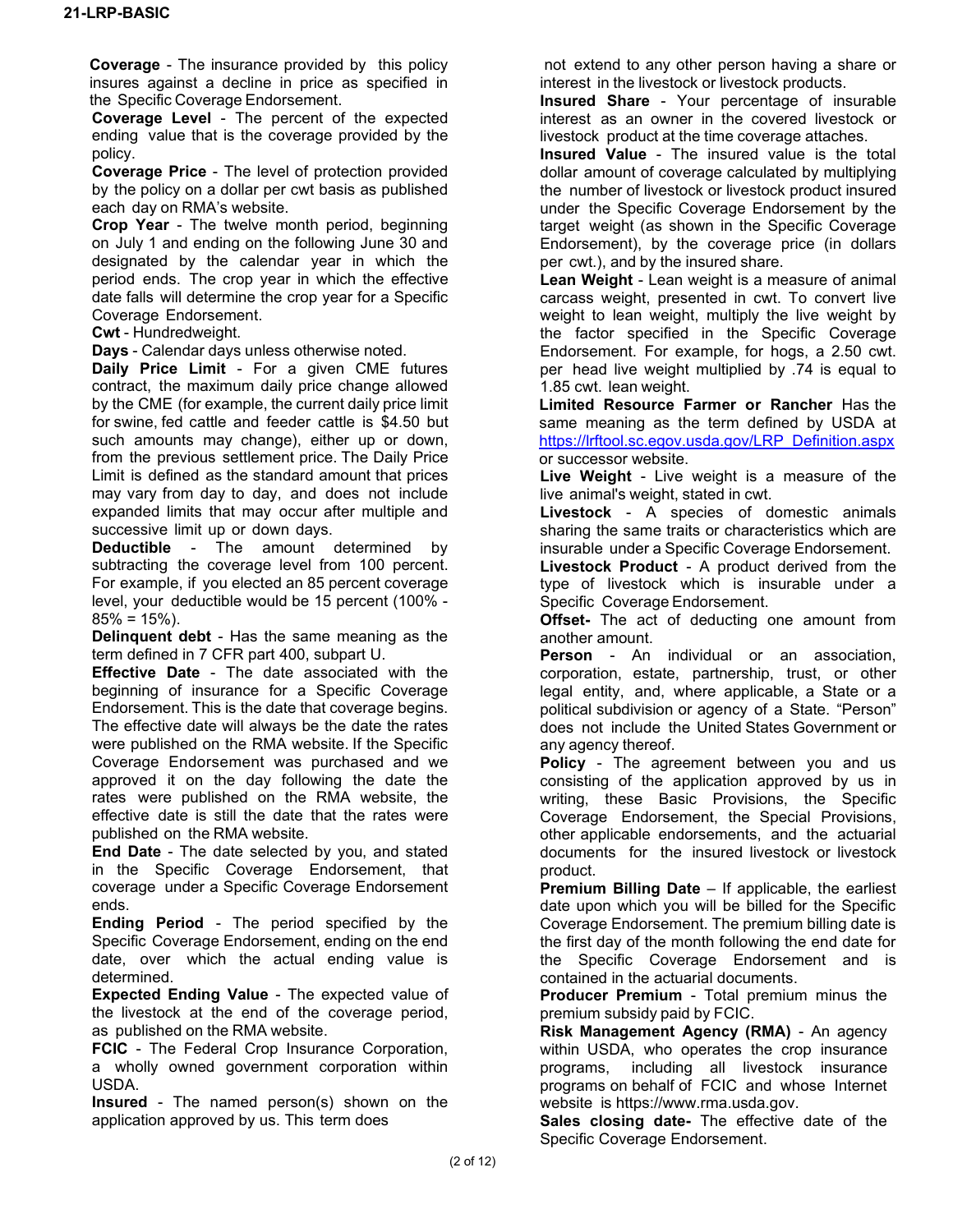**Sales Period** - The period of time that begins when the coverage price and rates are posted and ends at 9:00 am Central Time the following calendar day or as otherwise specified in each Specific Coverage Endorsement. Sales will not available for purchase on any period that would have an effective date of a Federal or a market holiday or as otherwise specified in each Specific Coverage Endorsement.

**Special Provisions** - The part of the policy that contains specific provisions of insurance for each insured class and may vary by geographic area.

**Specific Coverage Endorsement (SCE)** - An endorsement to the policy necessary to provide coverage that includes information about the class to be insured.

**Substantial Beneficial Interest** - An interest held by any person of at least 10 percent in the applicant or insured. A spouse who resides in the household or households of the applicant or insured will be considered to have a substantial beneficial interest in the applicant or insured unless the spouse can prove that the class covered by the Specific Coverage Endorsement is in a totally separate farming operation in accordance with FCIC procedures and the spouse derives no benefit from the farming operation of the insured or applicant.

**Target Weight** - The anticipated weight at the ending period as specified in the Specific Coverage Endorsement.

**Termination date** - The calendar date contained in the actuarial documents upon which your insurance ceases to be in effect because of nonpayment of any amount due us under the policy, including premium if applicable.

**Veteran Farmer or Rancher**- An individual who has served active duty in the United States Army, Navy, Marine Corps, Air Force, or Coast Guard, including the reserve components; was discharged or released under conditions other than dishonorable; and:

(1) Has not operated a farm or ranch;

(2) Has not operated a farm or ranch for not more than 5 years; or

(3) First obtained status as a veteran during the most recent 5-year period.

A person, other than an individual, may be eligible for veteran farmer or rancher benefits if all substantial beneficial interest holders qualify as a veteran farmer or rancher. A spouse's veteran status does not impact whether an individual is considered a veteran farmer or rancher.

**USDA** - United States Department of Agriculture.

## **2. Coverage, Life of Policy, Cancellation, and Termination**

- (a) This policy provides coverage to protect you against price decreases during the insurance period.
- (b) The application and or SCE must be received by us not later than the sales closing date. If cancellation or termination of insurance coverage occurs for any reason, including but not limited to

indebtedness, suspension, debarment, disqualification, cancellation by you or us or violation of the controlled substance provisions of the Food Security Act of 1985, a new application must be filed for the livestock or livestock product.

- (c) Coverage will not be provided if you are ineligible under the policy or under any Federal statute or regulation.
- (d) Unless otherwise limited by section 4 of this policy, an application for coverage under this policy may be submitted during the sales period, must be approved in writing by us before you can purchase coverage under an SCE, and must contain all the information required by us to be approved to insure your livestock or livestock product.
- (e) Unless otherwise limited by section 4 of this policy, an application for coverage under this policy may be submitted during the sales period, must be approved in writing by us before you can purchase coverage under an SCE, and must contain all the information required by us to be approved to insure your livestock or livestock product.
- (f) To obtain coverage on a specific livestock class, you must submit an SCE during the sales period that identifies the class, the location of the livestock to be covered, the effective date of coverage, the number of covered livestock, the target weight at the end date, the coverage price, and percent of your insured share. Any SCE submitted without these elements or outside of the sales period will not be accepted.
- (g) Your agent does not have authority to bind coverage under this policy. Once approved by us in writing and, as applicable, premium is paid with an SCE (see section 5), coverage for the class described in the SCE begins on the effective date. During each crop year where a policy is in effect, you may obtain coverage for as many head of livestock, under as many different SCEs, as you are eligible for, subject to the following restrictions:
	- (1) Coverage applies only to the class in which you have an insured share;
	- (2) You may not cover the same livestock or livestock products under more than one SCE at any one time;
	- (3) You may not have any other FCIC reinsured livestock price policy covering the same class of livestock at the same time; and
	- (4) The amount of any class that may be covered may be limited by the applicable SCE.
- (h) Coverage provided under each SCE will:
	- (1) Expire on the end date if you dispose of any part of your insured share in the insured livestock or livestock product during the last 30 days of coverage.
	- (2) Be terminated on the date of disposal for any portion of your insured share in the insured livestock or livestock product disposed of prior to the last 30 days of coverage, unless that portion of your share is properly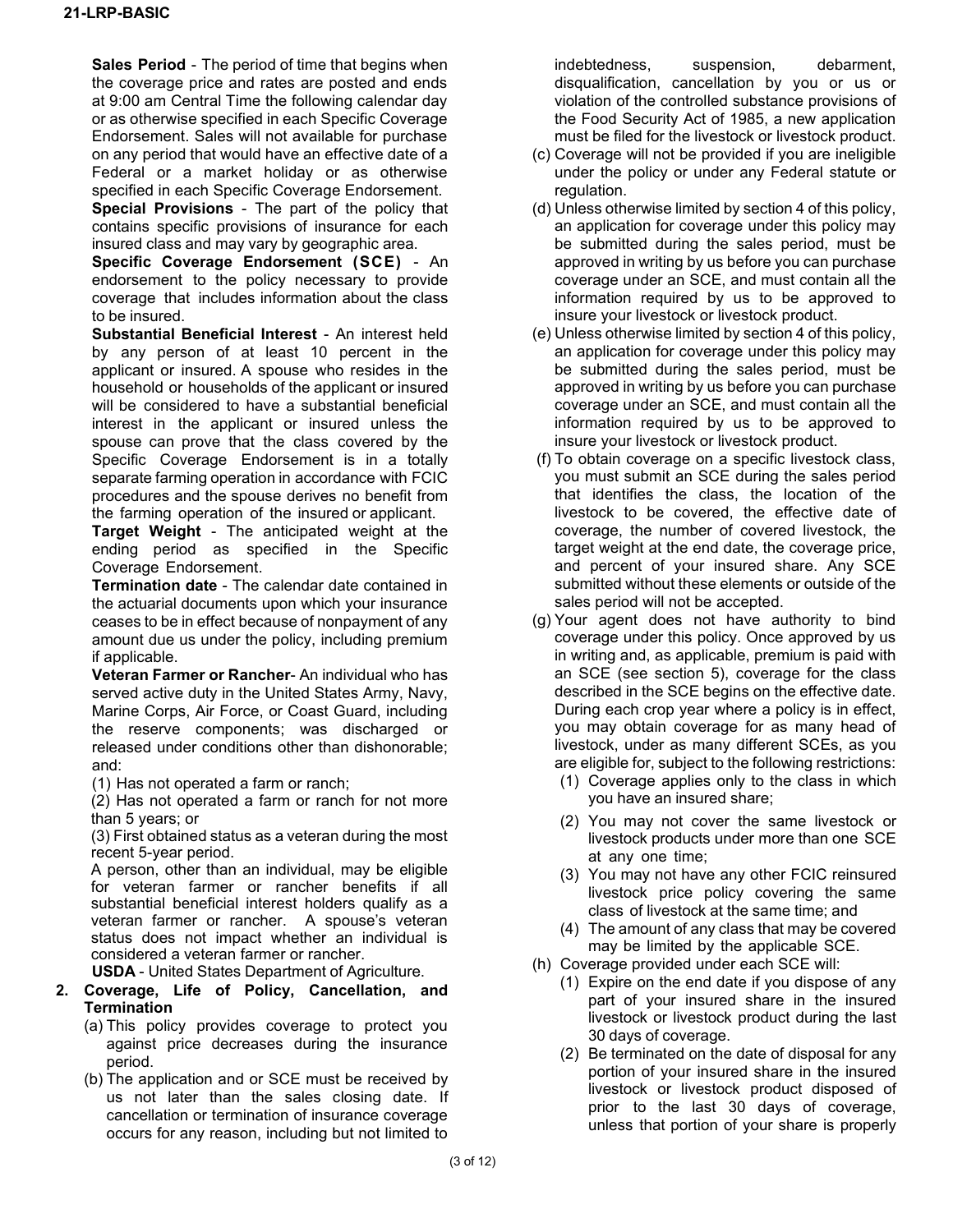transferred, on our form, to an eligible transferee under section 17.

- (i) Termination will be effectuated by reducing the number of livestock insured under the applicable SCE.
- (ii) No indemnity will be paid for any portion of the endorsement that is terminated.
- (iii) Because no indemnity is due as a result of a breach of this policy, no premium for any terminated portion will be refunded
- (3) Expire on the end date if at any time during the coverage period your livestock are seized, quarantined or destroyed by order of any governmental authority, or your livestock are not deliverable due to death or disease, and you provide us written notice of such circumstance within 72 hours after your knowledge of the livestock's death.
	- (i) For any livestock that die and we do not receive proper notification, that portion of the endorsement will be terminated.
	- (ii) Termination will be effectuated by reducing the number of livestock insured under the applicable SCE. No indemnity will be paid for any portion of the endorsement that is terminated.
	- (iii) Because no indemnity is due as a result of a breach of this policy, no premium for any terminated portion will be refunded.
- (i) With respect to your application for coverage under this policy and or SCE:
	- (1) You must include your social security number (SSN) if you are an individual (if you are an individual applicant operating as a business, you may provide an employer identification number (EIN) but you must also provide your SSN); or
	- (2) You must include your EIN if you are a person other than an individual;
	- (3) In addition to the requirements of section 2(i)(1) or (2), you must include the following for all persons who have a substantial beneficial interest in you:
		- (i) The SSN for individuals; or
		- (ii) The EIN for persons other than individuals and the SSNs for all individuals that comprise the person with the EIN if such individuals also a substantial beneficial interest in you;
	- (4) Your application will not be accepted and no insurance will be provided if the application does not contain your SSN or EIN. If your application contains an incorrect SSN or EIN for you, your application will be considered not to have been accepted, no insurance will be provided for the year of application and for any subsequent crop years, as applicable, and such policies will be void if:
		- (i) Such number is not corrected by you; or
		- (ii) You correct the SSN or EIN but:
			- (A) You cannot prove that any error was

inadvertent (Simply stating the error was inadvertent is not sufficient to prove the error was inadvertent); or

- (B) It is determined that the incorrect number would have allowed you to obtain disproportionate benefits under the crop insurance program, you are determined to be ineligible for insurance or you could avoid an obligation or requirement under any State or Federal law;
- (5) With respect to persons with a substantial beneficial interest in you:
	- (i) The coverage for all the livestock or livestock products included on your SCEs will be reduced proportionately by the percentage interest in you of persons with a substantial beneficial interest in you (presumed to be 50 percent for spouses of individuals) if the SSNs or EINs of such persons are included on your application, the SSNs or EINs are correct, and the persons with a substantial beneficial interest in you are ineligible for insurance;
	- (ii) The coverage for all livestock or livestock products included on your SCEs for all applicable crop years, will be void if the SSN or EIN of any person with a substantial beneficial interest in you is incorrect or is not included on your application and:
		- (A) Such number is not corrected or provided by you, as applicable;
		- (B) You cannot prove that any error or omission was inadvertent (Simply stating the error or omission was inadvertent is not sufficient to prove the error or omission was inadvertent); or
		- (C) Even after the correct SSN or EIN is provided by you, it is determined that the incorrect or omitted SSN or EIN would have allowed you to obtain disproportionate benefits under the crop insurance program, the person with a substantial beneficial interest in you is determined to be ineligible for insurance, or you or the person with a substantial beneficial interest in you could avoid an obligation or requirement under any State or Federal law; or
	- (iii) Except as provided in sections  $2(i)(5)(ii)(B)$  and  $(C)$ , your policies will not be voided if you subsequently provide the correct SSN or EIN for persons with a substantial beneficial interest in you and the persons are eligible for insurance;
- (6) When any of your policies are void under sections  $2(i)(4)$  or  $(5)$ :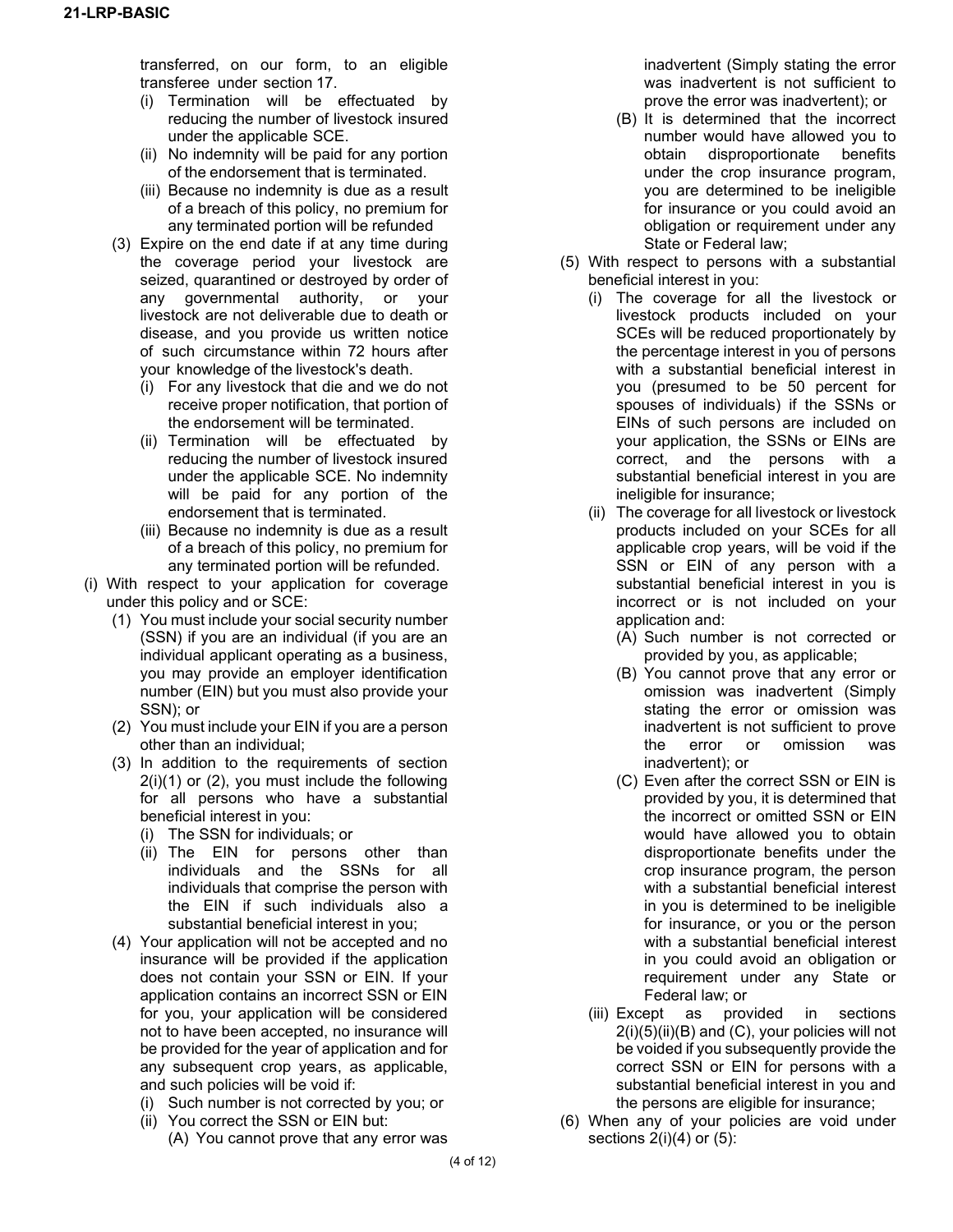- (i) You must repay any indemnity that may have been paid for all applicable livestock or livestock products and crop years as determined by us;
- (ii) Even though the policies are void, you will still be required to pay an amount equal to 20 percent of the premium that you would otherwise be required to pay; and
- (iii) If you previously paid premium or administrative fees, any amount in excess of the amount required in section 2(i)(6)(ii) will be returned to you;
- (7) Notwithstanding any of the provisions in this section, if you certify to an incorrect SSN or EIN, or receive an indemnity and the SSN or EIN was not correct, you may be subject to civil, criminal or administrative sanctions;
- (8) If any of the information regarding persons with a substantial beneficial interest in you changes after the cancellation date for the previous crop year, you must revise your application by the cancellation date for the current crop year to reflect the correct information. However, if such information changed less than 30 days before the cancellation date for the current crop year, you must revise your application by the cancellation date for the next crop year. If you fail to provide the required revisions, the provisions in section 2(i)(5) will apply; and
- (9)If you are, or a person with a substantial beneficial interest in you is, not eligible to obtain a SSN or EIN, whichever is required, you must request an assigned number for the purposes of this policy from us:
	- (i) A number will be provided only if you can demonstrate you are, or a person with a substantial beneficial interest in you is, eligible to receive Federal benefits;
	- (ii) If a number cannot be provided for you in accordance with section 2(i)(9)(i), your application will not be accepted; or
	- (iii) If a number cannot be provided for any person with a substantial beneficial interest in you in accordance with section 2(i)(9)(i), the amount of coverage for all crops on the application will be reduced proportionately by the percentage interest of such person in you.
- (j) Either you or we may cancel this policy in writing at any time prior to the July 1 renewal date as long as there are no SCEs in effect.
- (k) No insurance coverage is in effect with this application until a SCE is written and as applicable premium is paid for that SCE in accordance with section 5.
- (l) Any amount owed to us for any policy authorized under the Act will be offset from any indemnity or prevented planting due you for this or any other crop insured with us under the authority of the

Act.

- (1) Even if your claim has not yet been paid, you must still pay the premium on or before the termination date for you to remain eligible for insurance.
- (2) If we offset any amount due us from an indemnity or prevented planting payment owed to you, the date of payment for the purpose of determining whether you have a delinquent debt will be the date that you submit the claim for indemnity in accordance with section 5. (Indemnity Payments for Losses.).
- (3) For this agricultural commodity policy, your premium and administrative fees will be offset from any indemnity or prevented planting payment due you even if it is prior to the premium billing date.
- (4) For any other agricultural commodity policy insured with us and it is:
	- (i) Prior to the premium billing date, and you agree, your premium and administrative fees will be offset from any indemnity or prevented planting payment due you; or
	- (ii) On or after the premium billing date, your premium and administrative fees will be offset from any indemnity or prevented planting payment due you.
- (m) A delinquent debt for any policy will make you ineligible to obtain crop insurance authorized under the Act for any subsequent crop year and result in termination of all policies in accordance with section 2(m)(2).
	- (1) With respect to ineligibility:
		- (i) Ineligibility for crop insurance will be effective on:
			- (A) The date that a policy was terminated in accordance with section 2(m)(2) for the crop for which you failed to pay premium, an administrative fee, or any related interest owed, as applicable;
			- (B) The payment due date contained in any notification of indebtedness for any overpaid indemnity if you fail to pay the amount owed, including any related interest owed, as applicable, by such due date; or
			- (C) The termination date for the crop year prior to the crop year in which a scheduled payment is due under a written payment agreement if you fail to pay the amount owed by any payment date in any agreement to pay the debt;
		- (ii) If you are ineligible and a policy has been terminated in accordance with section 2(m)(2), you will not receive any indemnity and such ineligibility and termination of the policy may affect your eligibility for benefits under other USDA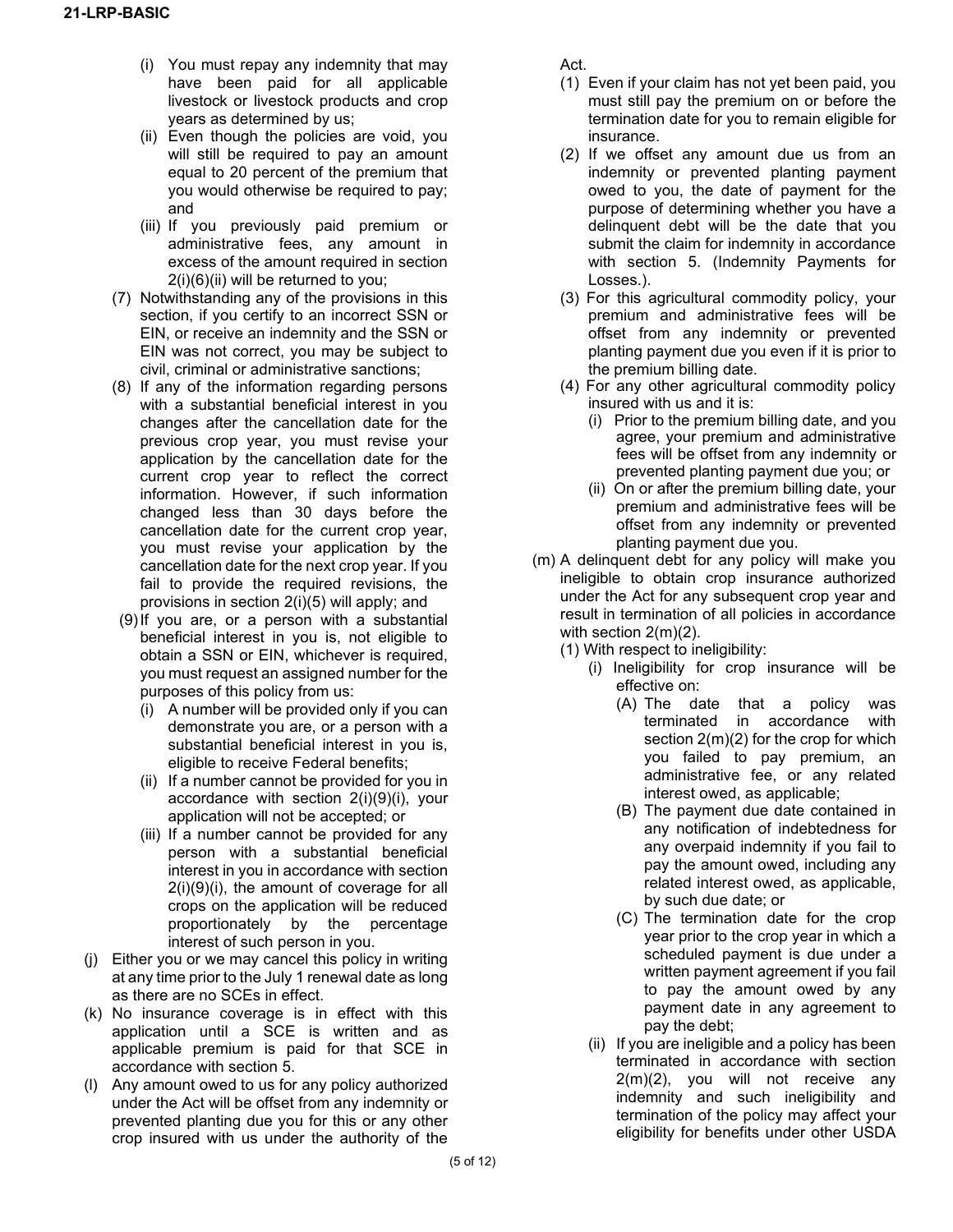programs. Any indemnity payment that may be owed for the policy before it has been terminated will remain owed to you, but may be offset in accordance with section 2(h), unless your policy was terminated in accordance with sections  $2(m)(2)(i)(A)$ ,  $(B)$ , or  $(D)$ .

- (2) With respect to termination:
	- (i) Termination will be effective on:
		- (A) For a policy with unpaid administrative fees or premiums, the termination date immediately subsequent to the billing date for the crop year (For policies for which the sales closing date is prior to the termination date, such policies will terminate for the current crop year even if insurance attached prior to the termination date. Such termination will be considered effective as of the sales closing date and no insurance will be considered to have attached for the crop year and no indemnity will be owed);
		- (B) For a policy with other amounts due, the termination date immediately following the date you have a delinquent debt (For policies for which the sales closing date is prior to the termination date, such policies will terminate for the current crop year even if insurance attached prior to the termination date. Such termination will be considered effective as of the sales closing date and no insurance will be considered to have attached for the crop year and no indemnity will be owed);
		- (C) For all other policies that are issued by us under the authority of the Act, the termination date that coincides with the termination date for the policy with the delinquent debt or, if there is no coincidental termination date, the termination date immediately following the date you become ineligible;
		- (D) For execution of a written payment agreement and failure to make any scheduled payment, the termination date for the crop year prior to the crop year in which you failed to make the scheduled payment (for this purpose only, the crop year will start the day after the termination date and end on the next termination date, e.g., if the termination date is November 30 and you fail to make a payment on November 15, 2019, your policy will terminate on November 30, 2018, for the 2019

crop year); or

- (ii) For all policies terminated under sections  $2(m)(2)(i)(A)$ ,  $(B)$ , or  $(D)$ , any indemnities paid subsequent to the termination date must be repaid.
- (iii) Once the policy is terminated, it cannot be reinstated for the current crop year unless:
	- (A) The termination was in error;
	- (B) The Administrator of the Risk Management Agency, at his or her sole discretion, determines that the following are met:
		- (1) In accordance with 7 CFR part 400, subpart U, and FCIC issued procedures, you provide documentation that your inadvertent failure to pay your debt is due to an unforeseen or unavoidable event or other extenuating circumstances that created the inadvertent failure for you to make timely payment;
		- (2) You remit full payment of the delinquent debt owed to us or FCIC with your request submitted in accordance with section 2(m)(2)(iii)(B)(3); and
		- (3) You submit a written request for reinstatement of your policy to us no later than 60 days after the termination date or the missed payment date of a previously executed written payment agreement, or in the case of overpaid indemnity or any amount that became due after the termination date, the due date specified in the notice to you of the amount due, if applicable.
			- (i) If authorization for reinstatement, as defined in 7 CFR part 400, subpart U, is granted, your policies will be reinstated effective at the beginning of the crop year for which you were determined ineligible, and you will be entitled to all applicable benefits under such policies, provided you meet all eligibility requirements and comply with the terms of the policy; and
			- (ii) There is no evidence of fraud or misrepresentation; or
- (C) We determine that, in accordance with 7 CFR part 400, subpart U, and FCIC procedures, the following are met:
	- (1) You can demonstrate: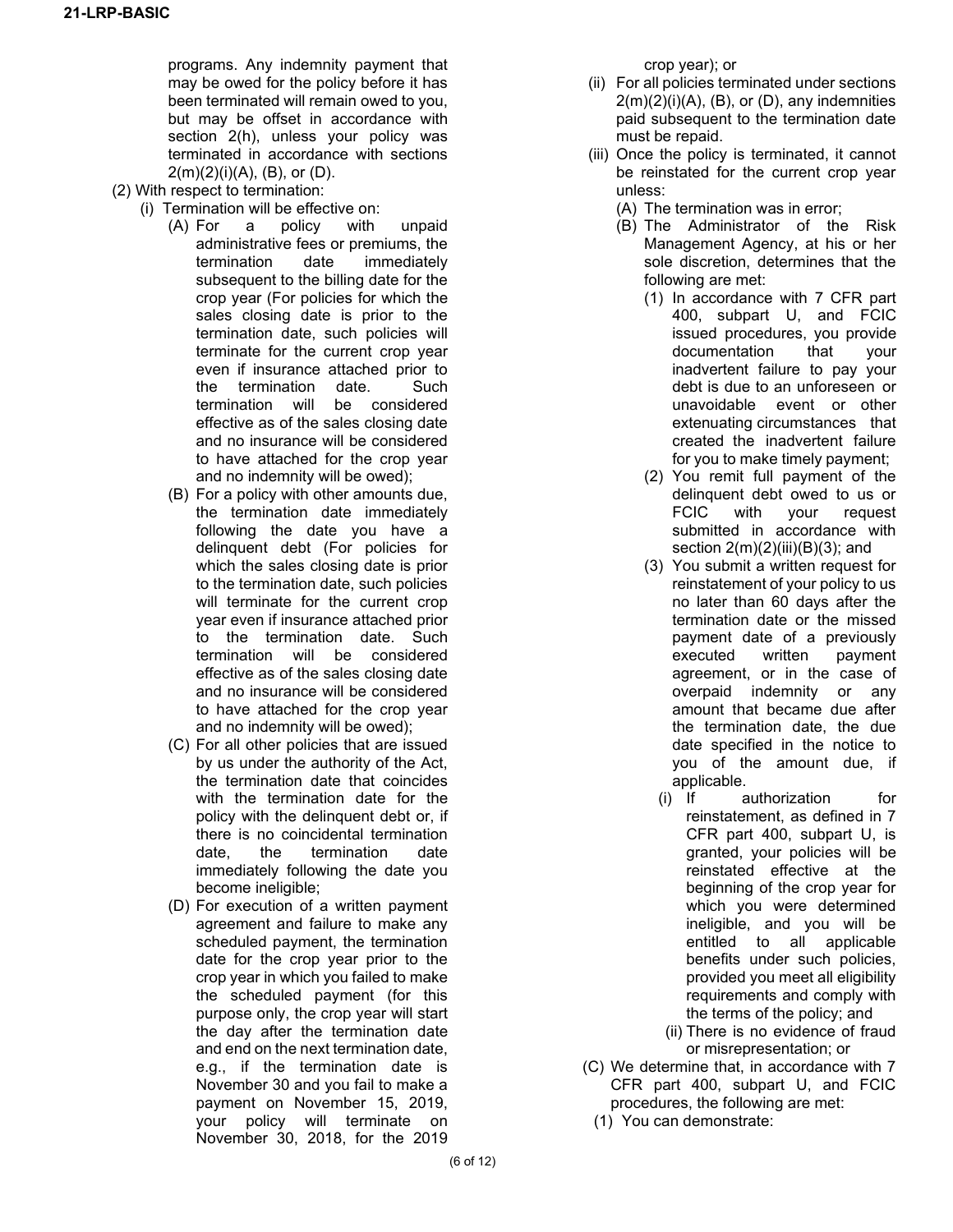- (i) You made timely payment for the amount of premium owed but you inadvertently omitted some small amount, such as the most recent month's interest or a small administrative fee;
- (ii) The amount of the payment was clearly transposed from the amount that was otherwise due (For example, you owed \$892 but you paid \$829);
- (iii) You timely made the full payment of the amount owed but the delivery of that payment was delayed, and was postmarked no more than seven calendar days after the termination date or the missed payment date of a previously executed written payment agreement, or in the case of overpaid indemnity or any amount that became due after the termination date, the due date specified in a notice to you of an amount due, as applicable.
- (iv) For previously executed written payment agreements, you made the full payment of the scheduled payment amount owed within 15 calendar days after the missed payment date.
- (2) You remit full payment of the delinquent debt owed to us; and
- (3) You submit a written request for reinstatement of your policy to us in accordance with 7 CFR part 400, subpart U, and applicable procedures no later than 30 days after the termination date or the missed payment date of a previously executed written payment agreement, or in the case of overpaid indemnity or any amount that became due after the termination date, the due date specified in the notice to you of the amount due, if applicable; and
- (4) If authorization for reinstatement, as defined in 7 CFR part 400, subpart U, is granted, your policies will be reinstated effective at the beginning of the crop year for which you were determined ineligible, and you will be entitled to all applicable benefits under such policies, provided you meet all eligibility requirements and comply with the terms of the policy; and
- (5) There is no evidence of fraud or misrepresentation.
- (iv) A determination made under:
	- (A) Section  $2(m)(2)(iii)(B)$  may only be appealed to the National Appeals Division in accordance with 7 CFR part 11; and
	- (B) Section  $2(m)(2)(iii)(C)$  may only be appealed in accordance with section 11.
- (3) To regain eligibility, you must:
	- (i) Repay the delinquent debt in full;
	- (ii) Execute a written payment agreement, in accordance with 7 CFR part 400, subpart U, and make payments in accordance with the agreement; or
	- (iii) Have your debts discharged in bankruptcy.
- (4) After you become eligible for crop or livestock insurance, if you want to obtain coverage for your crops or livestock, you must submit a new application on or before the sales closing date for the crop (Since applications for crop insurance cannot be accepted after the sales closing date, if you make any payment after the sales closing date, you cannot apply for insurance until the next available sales closing date).
- (5) For example, for the 2021 crop year, if you purchase a Livestock Risk Protection Policy, with a termination date of June 30, 2021 and you do not pay the premium or other amounts due by the termination date, your livestock policy will terminate retroactive to the sales closing date that immediately follows the sales period for which the premium is delinquent, even if insurance has already attached to a subsequent sales period. The ineligibility date would be June 30, 2021. In accordance with section 2  $(m)(2)(i)(C)$ , for any other policy issued under the authority of the Federal Crop Insurance Act that does not have the same termination date of June 30 , the termination for such other policy will be effective on the termination date following when a policyholder becomes ineligible. For example, a producer purchased a Livestock Risk Protection SCE on July 5, 2020 and did not pay the premium by the premium due date and subsequently purchased a Federal reinsured corn policy on March 15, 2021. The Livestock Risk Protection Policy is terminated June 30, 2021, and the producer is ineligible for any livestock plan of insurance as of the next sales closing date that occurs after July 5, 2020. However, the Federal reinsured corn policy would remain in effect for 2021 and would be terminated as of March 15, 2022 if the Livestock Risk Protection premium remained delinquent. No indemnity will be due for that crop year for either crop. You will not be eligible to apply for crop insurance for any crop until after the amounts owed are paid in full or you file a petition to discharge the debt in bankruptcy.
- (6) If you are determined to be ineligible under section 2(m), persons with a substantial beneficial interest in you may also be ineligible until you become eligible again.
- (n) In cases where there has been a death, disappearance, judicially declared incompetence, or dissolution of any insured person: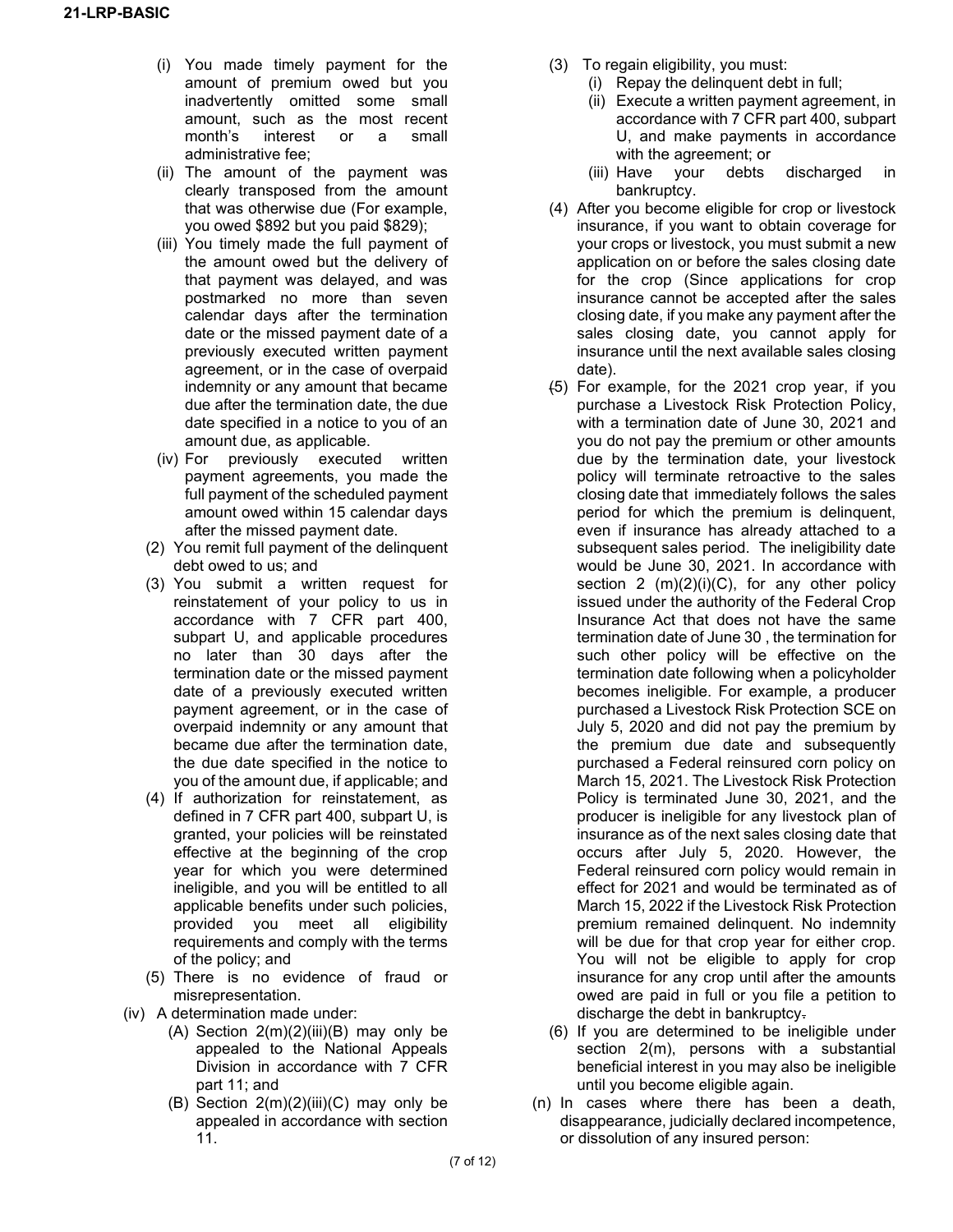- (1) If any married individual insured dies, disappears, or is judicially declared incompetent, the named insured on the policy will automatically convert to the name of the spouse if:
	- (i) The spouse was included on the policy as having a substantial beneficial interest in the named insured; and
	- (ii) The spouse has a share of the crop.
- (2) The provisions in section  $2(n)(3)$  will be applicable if:
	- (i) Any partner, member, shareholder, etc., of an insured entity dies, disappears, or is judicially declared incompetent, and such event automatically dissolves the entity; or
	- (ii) An individual, whose estate is left to a beneficiary other than a spouse or left to the spouse and the criteria in section 2(n)(1) are not met, dies, disappears, or is judicially declared incompetent.
- $(3)$  If section  $2(n)(2)$  applies and the death, disappearance, or judicially declared incompetence occurred:
	- (i) More than 30 days before the cancellation date, the policy is automatically canceled as of the cancellation date and a new application must be submitted; or
	- (ii) Thirty days or less before the cancellation date, or after the cancellation date, the policy will continue in effect through the crop year immediately following the cancellation date and be automatically canceled as of the cancellation date immediately following the end of the insurance period for the crop year, unless canceled by the cancellation date prior to the start of the insurance period:
		- (A) A new application for insurance must be submitted prior to the sales closing date for coverage for the subsequent crop year; and
		- (B) Any indemnity will be paid to the person or persons determined to be beneficially entitled to the payment and such person or persons must comply with all policy provisions and pay the premium.
- (4) If any insured entity is dissolved for reasons other than death, disappearance, or judicially declared incompetence:
	- (i) Before the cancellation date, the policy is automatically canceled as of the cancellation date and a new application must be submitted; or
	- (ii) On or after the cancellation date, the policy will continue in effect through the crop year immediately following the cancellation date and be automatically

canceled as of the cancellation date immediately following the end of the insurance period for the crop year, unless canceled by the cancellation date prior to the start of the insurance period:

- (A) A new application for insurance must be submitted prior to the sales closing date for coverage for the subsequent crop year; and
- (B) Any indemnity will be paid to the person or persons determined to be beneficially entitled to the payment and such person or persons must comply with all policy provisions and pay the premium.
- (5) If section  $2(n)(2)$  or (4) applies, a remaining member of the insured person or the beneficiary is required to report to us the death, disappearance, judicial incompetence, or other event that causes dissolution not later than the next cancellation date, except if section 2(n)(3)(ii) applies, notice must be provided by the cancellation date for the next crop year. If notice is not provided timely, the provisions of section 2(n)(2) or (4) will apply retroactive to the date such notice should have been provided and any payments made after the date the policy should have been canceled must be returned.
- (o) This Livestock Risk Protection policy is a continuous policy. If you submit and we approve an application for coverage under the Livestock Risk Protection policy on our form, such policy will remain in effect until June 30 and will automatically renew on July 1 thereafter unless cancelled or terminated pursuant to the terms of this policy. The SCE's are not continuous and are only effective for the period stated therein
- (p) We may cancel your policy if no premium is earned for three consecutive years.
- (q) The cancellation and termination dates for the policy are June 30. Portions of coverage under a SCE may be terminated prior to that date as specified in section 2(h).
- (r) Any person may sign any document relative to Federal crop insurance coverage on behalf of any other person covered by such a policy, provided that the person has a properly executed power of attorney or such other legally sufficient document authorizing such person to sign. You are still responsible for the accuracy of all information provided on your behalf and may be subject to any applicable consequences, if any information has been misreported.

## **3. Contract Changes.**

- (a) We may change the terms of your coverage under this policy from crop year to crop year.
- (b) Any changes in policy provisions and program dates will be published on RMA's website not later than the April 30<sup>th</sup> contract change date.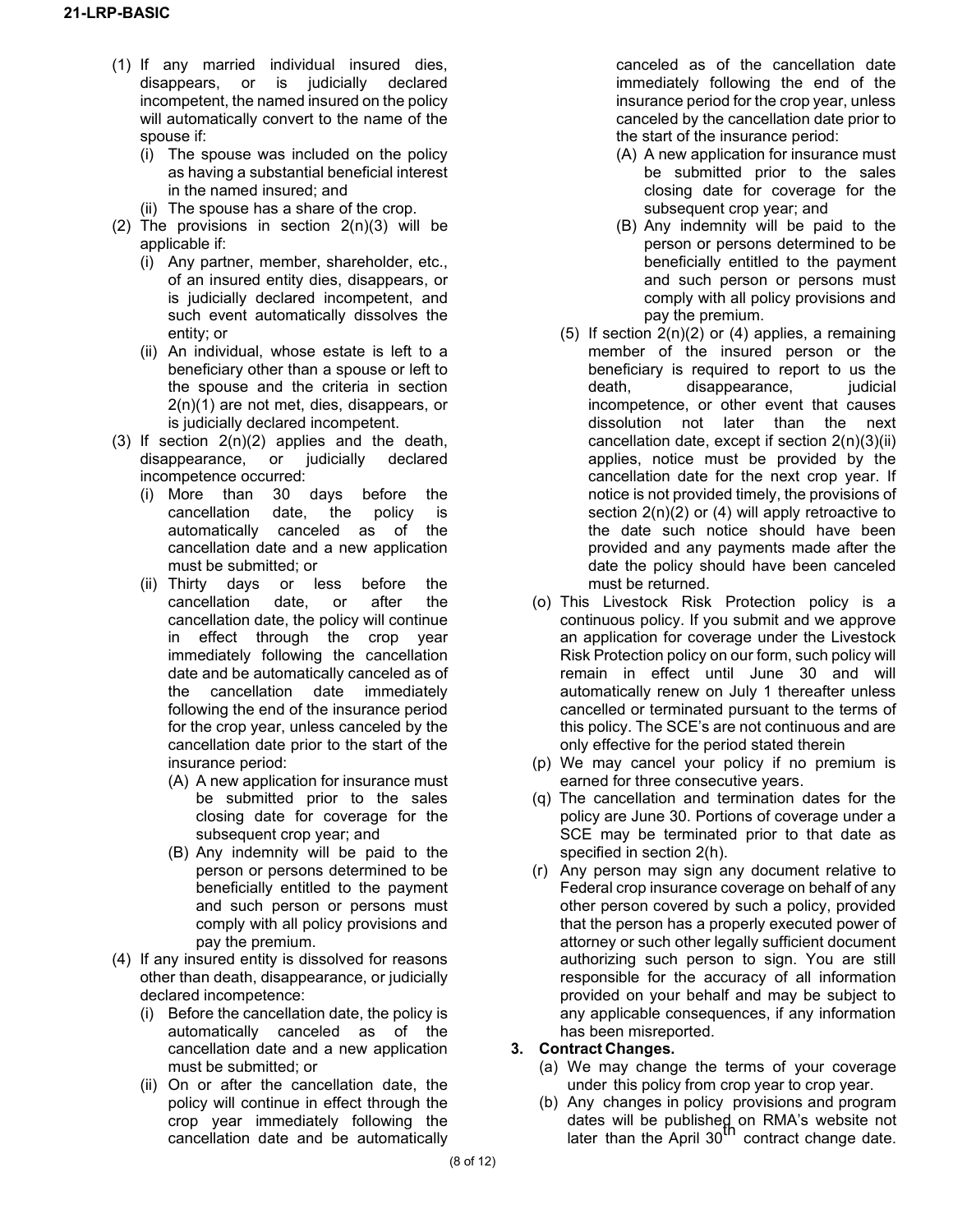You may request copies from your Livestock Risk Protection agent.

(c) You will be notified, in writing, of changes to the Basic Provisions, SCEs, and the Special Provisions not later than 30 days prior to the cancellation date. Acceptance of changes will be conclusively presumed in the absence of written notice from you to change or cancel your insurance coverage.

## **4. Coverage Limitations.**

- (a) This policy does not cover any other peril except change in price, including, for example, mortality, condemnation, physical damage, disease, individual marketing decisions, local price aberrations, or any other cause of loss other than stated.
- (b) Insurance coverage will not be provided if you are ineligible under the contract or under any Federal statute or regulation.
- (c) We will not approve your application or any SCE:
	- (1) Unless such application or SCE is accepted by RMA;
	- (2) If the premium calculator (the computer program that determines your premium) or the RMA website is not operational;
	- (3) If the required data for establishing rates or coverage prices are not available because futures did not trade, there was insufficient trading volume, futures were not able to continue trading at the end of the day (if the price moved the maximum allowed by the exchange), required data were not reported, or the rates or coverage prices were not timely provided to RMA; or
	- (4) If there has been a news report, announcement, or other event that occurs during or after trading hours that is believed by the Secretary of Agriculture, Manager of the Risk Management Agency, or other designated staff of the Risk Management Agency, to result in market conditions significantly different than those used to rate the Livestock Risk Protection program.
- (d) Coverage is not available under a SCE if the cause of the change in price is anything other than the unavoidable cause of loss, as specified in the Act.
- (e) Sales of all SCEs of a given class of livestock will be suspended for future sales periods if, based on CME market settlement information, at least four (4) of the relevant CME futures contracts have a daily price change equal or exceeding the Daily Price Limit for two (2) consecutive days. LRP sales will resume if and when there have been two (2) consecutive days without there being four (4) or more of the relevant CME futures contracts equaling or exceeding the Daily Price Limit. The relevant CME futures contract for each class of

livestock is provided in the Special Provisions.

- (f) Once published by RMA, coverage prices and premium rates will not be changed as a result of any late revisions made by the publishers of the data.
- (g) You may not have any other FCIC reinsured livestock price policy covering the same class of livestock at the same time.
	- (1) If you do and if the duplication was intentional, you may be subject to the sanctions authorized under this policy, the Act, 7 CFR part 400, subpart R, or any other applicable statute.
	- (2) If we determine that such duplication was not intentional, the first coverage issued will continue in force and all duplicate coverage will be voided.
- (h) The maximum number of livestock or livestock product that can be insured during a crop year is stated in the SCE.
- **5. Premium.**
	- (a) Coverage attaches on the effective date shown on the SCE and your premium is due and payable to us on the date of purchase unless a different premium billing date is provided actuarial documents.
	- (b) Coverage will not attach if the premium is not paid in full on the date of purchase unless a different premium billing date is provided in actuarial documents.
	- (c) The premium is earned and payable at the time coverage begins even if the premium is paid at the end of the endorsement period in accordance with section 5 (a). You will be billed for the premium on the date of purchase on the date of purchase unless a different premium billing date is specified in the actuarial documents.
	- (d) When premium is due on the date of purchase, payment of such premium with a check that is returned for insufficient funds will result in coverage not attaching for the SCE and may result in your ineligibility for participation in any program administered under the authority of the Act.
	- (e) Premium will be based on the information you provide in a SCE.
	- (f) If you qualify as a beginning farmer or rancher; or veteran farmer or rancher, your premium subsidy will be 10 percentage points greater than the premium subsidy that you would otherwise receive, unless otherwise specified in the Special Provisions;
	- (g) You will be ineligible for any premium subsidy paid on your behalf by FCIC for any policy issued by us if:
		- (1) USDA determines you have committed a violation of the highly erodible land conservation or wetland conservation provisions of 7 CFR part 12 as amended by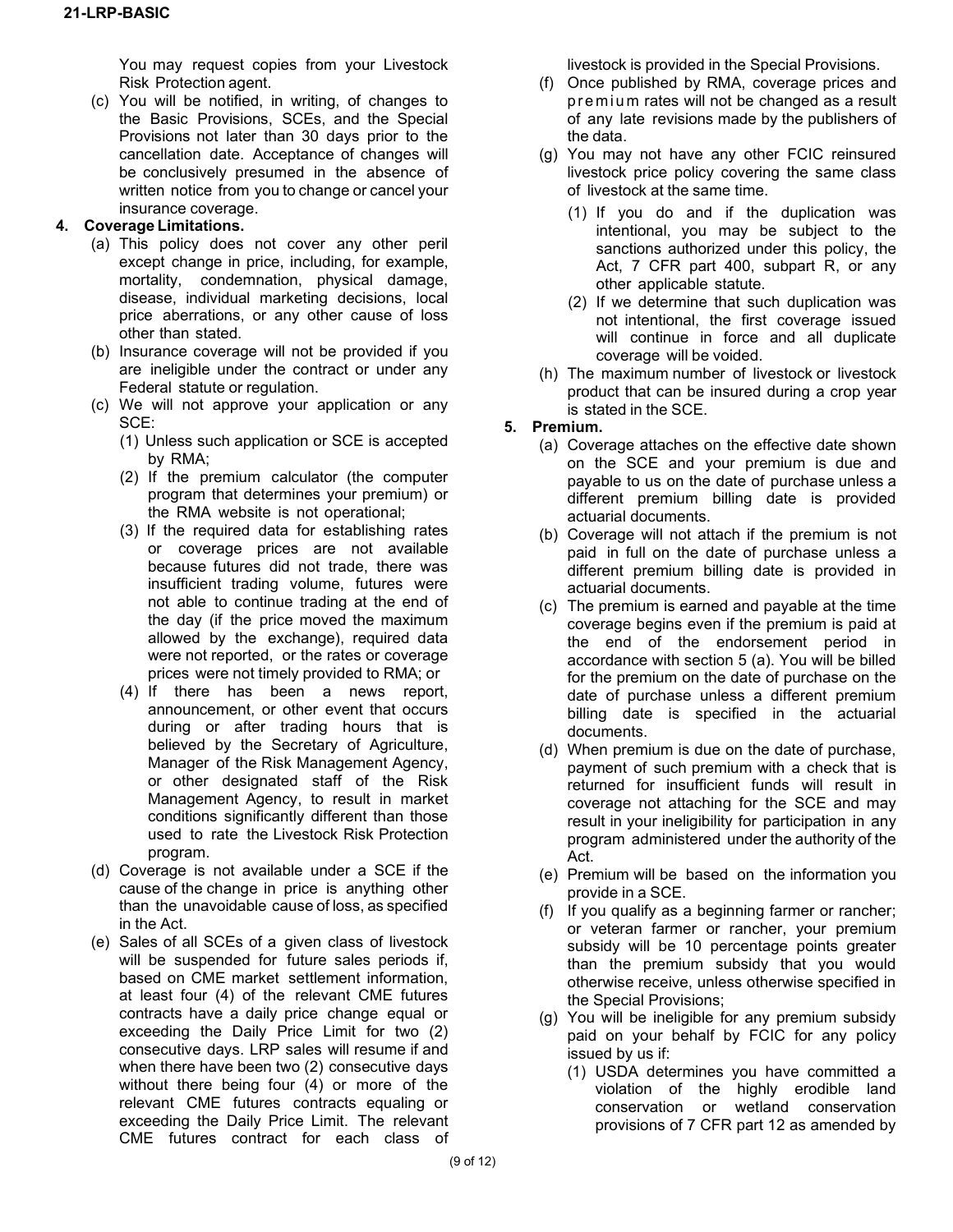the Agricultural Act of 2014; or

- (2) You have not filed form AD-1026 with FSA for the reinsurance year by the premium billing date.
	- (i) Notwithstanding section 5(f)(2), you may be eligible for premium subsidy without having a timely filed form AD-1026: AD–1026 on file with FSA.
		- (A) For the initial reinsurance year if you certify by the premium billing date for your policy that you meet the qualifications as outlined in FCIC approved procedures for producers who are new to farming, new to crop insurance, a new entity, or have not previously been required to file form AD-1026; or
		- (B) If FSA approves relief for failure to timely file due to circumstances beyond your control or failure to timely provide adequate information to complete form AD-1026 in accordance with the provisions contained in 7 CFR part 12.
- (ii) To be eligible for premium subsidy paid on your behalf by FCIC, it is your responsibility to assure you meet all the requirements for:
- (A) Compliance with the conservation provisions specified in section 5(f)(1) of this section; and
- (B) Filing form AD-1026 to be properly identified as in compliance with the conservation provisions specified in section 5(f)(1) of this section.
- (h) Premium or administrative fees owed by you will be offset from an indemnity or prevented planting payment due you in accordance with section 2(l).

# **6. Insured Class.**

The insured class is that class specified on your approved application and SCEs.

# **7. Share Insured.**

- (a) Only an insured share as an owner of the livestock or livestock product will be eligible for insurance under this policy.
	- (1) You may be requested to provide documents verifying ownership of your share of the livestock or livestock product insured under the SCE.
	- (2) Insured shares as a landlord, tenant, operator, or any other interest other than as an owner are not eligible for insurance under this policy.
	- (3) Insurance will apply only to the insured share owned by the person completing the application. Insurance will not extend to any other person having a share in the livestock or livestock product unless the application clearly states that the insurance is requested for an entity such as a partnership or a joint venture.
- (4) If you transfer any part of your insured share during the insurance period to an eligible person, coverage will transfer in accordance with section 17.
- (b) We may consider any share reported by or for your spouse, child or any member of your household to be included in your share if there is no evidence that they had a separate interest in the livestock or livestock product. This does not abrogate the requirement in section 3 that all spouses provide their social security numbers as a substantial beneficial interest holder in the applicant or insured.

## **8. Insurance Period.**

- (a) Coverage begins on the covered livestock or livestock product on the effective date for each SCE.
- (b) Coverage ends on the covered livestock or livestock product on the end date stated on each SCE.

## **9. Indemnity Payments for Losses.**

- (a) The calculation for indemnity payments is found in the SCE.
- (b) In order to receive an indemnity you must submit a claim to us on our form within sixty (60) days following the end date.
- (c) The indemnity payment shall be made within sixty (60) days following receipt by us of the properly executed claim form.
- (d) If the end date is on a Saturday, Sunday, or Federal holiday, or, if for any reason the relevant report is not available to us for that day or any other day of the ending period, then the actual ending value will be based on the most recent reports made prior to that date.

## **10. Agricultural Commodities as Payment.**

We will not accept any livestock or other agricultural commodity as compensation for payments due.

#### **11. Mediation, Arbitration, Appeal, Reconsideration, and Administrative and Judicial Review.**

- (a) If you and we fail to agree on any determination made by us, the disagreement may be resolved through mediation in accordance with section 11(g). If resolution cannot be reached through mediation, or you and we do not agree to mediation, the disagreement must be resolved through arbitration in accordance with the rules of the American Arbitration Association (AAA), except as provided in sections 11(c) and (f), and unless rules are established by FCIC for this purpose. Any mediator or arbitrator with a familial, financial or other business relationship to you or us, or our agent or loss adjuster, is disqualified from hearing the dispute.
	- (1) All disputes involving determinations made by us are subject to mediation or arbitration. However, if the dispute in any way involves a policy or procedure interpretation, regarding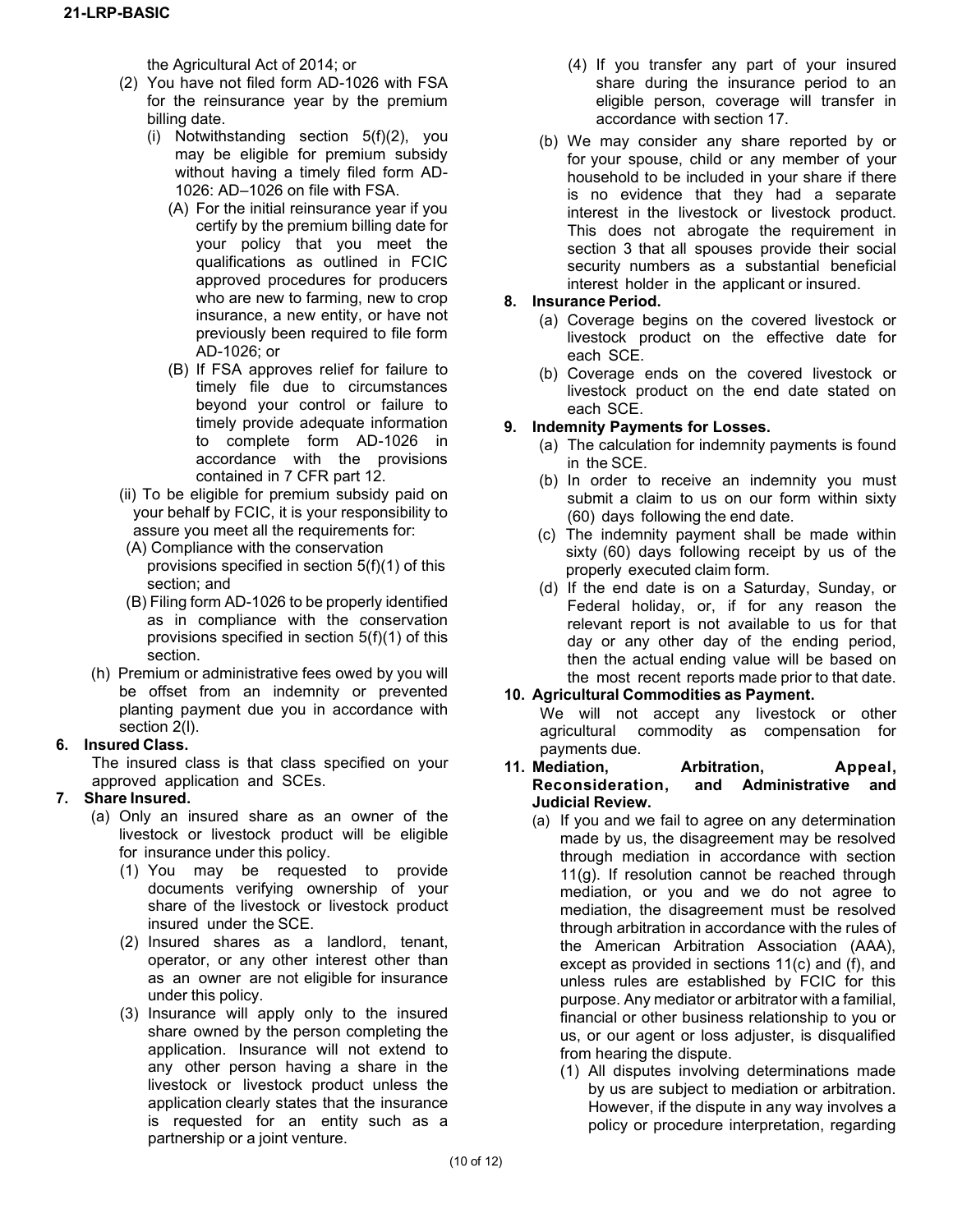whether a specific policy provision or procedure is applicable to the situation, how it is applicable, or the meaning of any policy provision or procedure, either you or we must obtain an interpretation from FCIC in accordance with 7 CFR part 400, subpart X or such other procedures as established by FCIC.

- (i) Any interpretation by FCIC will be binding in any mediation or arbitration.
- (ii) Failure to obtain any required interpretation from FCIC will result in the nullification of any agreement or award.
- (iii) An interpretation by FCIC of a procedure may be appealed to the National Appeals Division in accordance with 7 CFR part 11.
- (2) Unless the dispute is resolved through mediation, the arbitrator must provide to you and us a written statement describing the issues in dispute, the factual findings, the determinations and the amount and basis for any award and breakdown by claim for any award. The statement must also include any amounts awarded for interest.
	- (i) Failure of the arbitrator to provide such written statement will result in the nullification of all determinations of the arbitrator.
	- (ii) All agreements reached through settlement, including those resulting from mediation, must be in writing and contain at a minimum a statement of the issues in dispute and the amount of the settlement.
- (b) Regardless of whether mediation is elected:
	- (1) The initiation of arbitration proceedings must occur within one year of the date we denied your claim or rendered the determination with which you disagree, whichever is later;
	- (2) If you fail to initiate arbitration in accordance with section 11(b)(1) and complete the process, you will not be able to resolve the dispute through judicial review;
	- (3) If arbitration has been initiated in accordance with section 11(b)(1) and completed, and judicial review is sought, suit must be filed not later than one year after the date the arbitration decision was rendered; and
	- (4) In any suit, if the dispute in any way involves a policy or procedure interpretation, regarding whether a specific policy provision or procedure is applicable to the situation, how it is applicable, or the meaning of any policy provision or procedure, an interpretation must be obtained from FCIC in accordance with 7 CFR part 400, subpart X or such other procedures as established by FCIC. Such interpretation will be binding.
- (c) Any decision rendered in arbitration is binding on you and us unless judicial review is sought in

accordance with section 11(b)(3). Notwithstanding any provision in the rules of the AAA, you and we have the right to judicial review of any decision rendered in arbitration.

- (d) If you disagree with any determination made by FCIC or any claim where FCIC is directly involved in the claims process or directs us in the resolution of the claim, you may obtain an administrative review in accordance with 7 CFR part 400, subpart J (administrative review) or appeal in accordance with 7 CFR part 11 (appeal).
	- (1) If you elect to bring suit after completion of any appeal, such suit must be filed against FCIC not later than one year after the date of the decision rendered in such appeal.
	- (2) Such suit must be brought in the United States district court for the district in which the insured livestock is located.
	- (3) Under no circumstances can you recover any attorney fees or other expenses, or any punitive, compensatory or any other damages from FCIC.
- (e) In any mediation, arbitration, appeal, administrative review, reconsideration or judicial process, the terms of this policy, the Act, and the regulations published at 7 CFR chapter IV, including the provisions of 7 CFR part 400, subpart P, are binding. Conflicts between this policy and any state or local laws will be resolved in accordance with section 21. If there are conflicts between any rules of the AAA and the provisions of your policy, the provisions of your policy will control.
- (f) To resolve any dispute through mediation, you and we must both:
	- (1) Agree to mediate the dispute;
	- (2) Agree on a mediator; and
	- (3) Be present, or have a designated representative who has authority to settle the case present, at the mediation.
- (g) Except as provided in section 11(h), no award or settlement in mediation, arbitration, appeal, administrative review or reconsideration process or judicial review can exceed the amount of liability established or which should have been established under the policy, except for interest awarded in accordance with section 15.
- (h) In a judicial review only, you may recover attorney's fees or other expenses, or any punitive, compensatory or any other damages from us only if you obtain a determination from FCIC that we, our agent or loss adjuster failed to comply with the terms of this policy or procedures issued by FCIC and such failure resulted in you receiving a payment in an amount that is less than the amount to which you were entitled. Requests for such a determination should be addressed to the following: USDA/RMA/Deputy Administrator of Compliance/ Stop 0806, 1400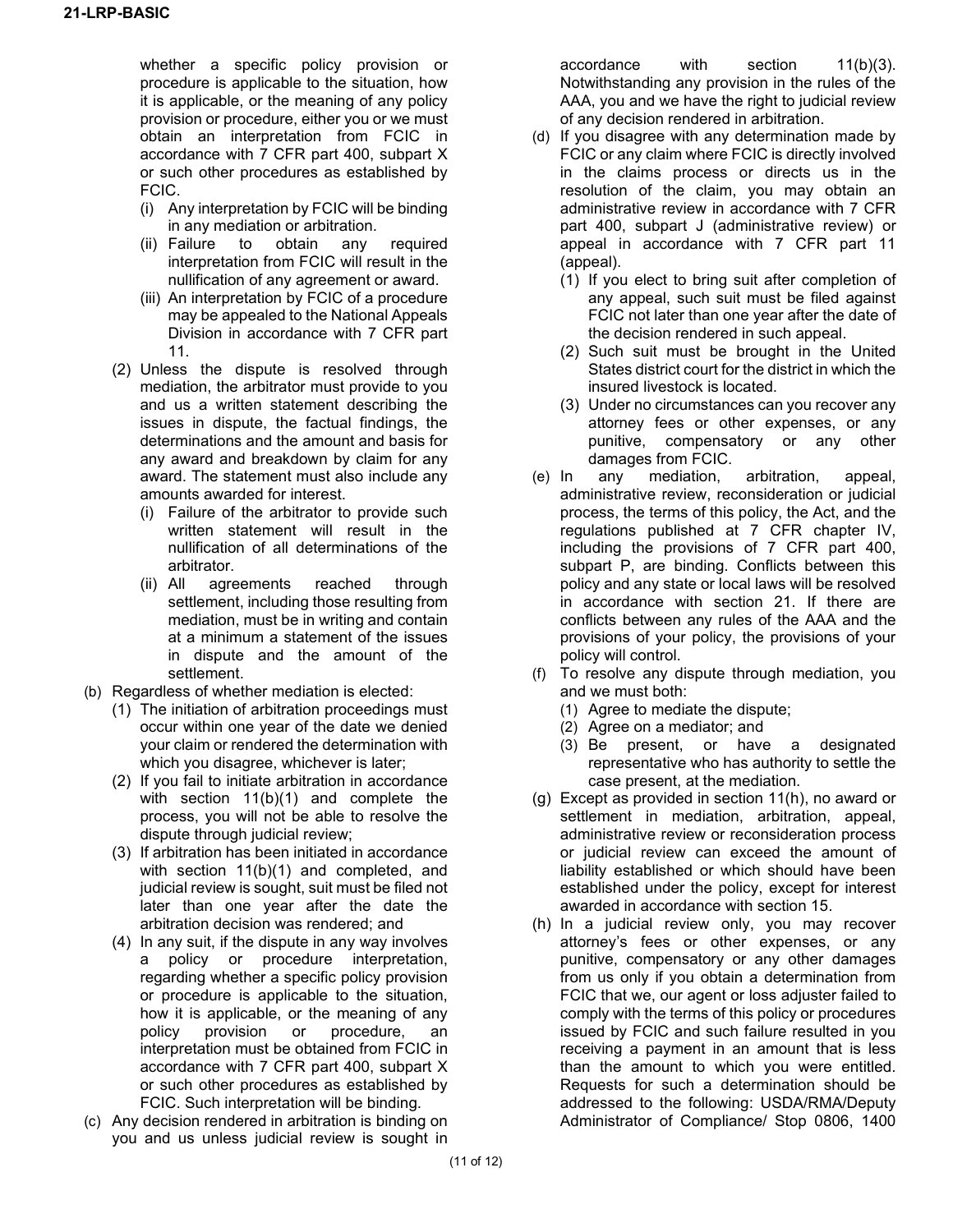Independence Avenue, SW., Washington, D.C. 20250-0806.

- (i) If FCIC elects to participate in the adjustment of your claim, or modifies, revises or corrects your claim, prior to payment, you may not bring an arbitration, mediation or litigation action against us. You must request administrative review or appeal in accordance with section 11(d).
- (j) Any determination made by FCIC that is a matter of general applicability is not subject to administrative review under 7 CFR part 400, subpart J or appeal under 7 CFR part 11. If you want to seek judicial review of any FCIC determination that is a matter of general applicability, you must request a determination of non-appealability from the Director of the National Appeals Division in accordance with 7 CFR 11.6 before seeking judicial review.
- **12. Access to Insured Livestock and Records, and Record Retention.**
- (a) We, any person designated by us, and any employee designated by a USDA agency, reserve the right to perform random, on-site inspections to verify insured share or disposition of the insured livestock. Inspections will be conducted in accordance with generally accepted herd health practices.
- (b) For three years after the end date of any SCE, you must retain, and provide upon our request, or the request of any person designated by us or any employee designated by a USDA agency, complete records of the ownership of your share and disposition of all the livestock or livestock product that were insured for the applicable period. We may extend the record retention period beyond three years by notifying you of such extension in writing. Your failure to keep and maintain such records will result in a denial of an indemnity under the SCE. Because no indemnity is due as a result of a breach of this policy, all premiums will still be owed.
- (c) Documents deemed sufficient to support verification of ownership include, but are not limited to: Bills of sale from prior owners; financing and credit documents secured by the insured livestock or livestock product; written statements from third parties such as feed suppliers or veterinarians who have visited the farm or ranch, who visually identified the livestock listed on the SCE and can attest to your ownership of the identified livestock; or bills of sale for the covered livestock or livestock product.
- (d) Records of any mediation, arbitration, or litigation involving the insured livestock must be made available to us, any person designated by us, or any employee designated by a USDA agency.
- (e) Our representative and any employee designated by a USDA agency, will, at any time during the record retention period, have access to:
	- (1) Any records relating to this insurance at any location where such records may be found or maintained; and
- (2) The farm, ranch, feedlot or any other facility related to the production of livestock or livestock product by you.
- (f) By applying for insurance under the authority of the Act or by continuing insurance for which you previously applied, you authorize us, any employee designated by a USDA agency, or any person acting for us, to obtain records relating to the insured livestock or livestock product from any person who may have custody of those records including, but not limited to, banks and other lenders, feedlots, cooperatives, marketing associations, suppliers, and accountants. You must assist us in obtaining all records, which we request from third parties.

## **13. Conformity to Food Security Act of 1985.**

Although your violation of a number of federal statutes, including the Act, may cause cancellation, termination, or voidance of your insurance contract, you should be specifically aware that your policy will be canceled if you are determined to be ineligible to receive benefits under the Act due to violation of the controlled substance provisions (title XVII) of the Food Security Act of 1985 (Pub. L. 99-198) and the regulations promulgated under the Act by USDA. Your insurance policy will be canceled if you are determined, by the appropriate Agency, to be in violation of these provisions. We will recover any and all monies paid to you or received by you during your period of ineligibility, and your premium will be refunded, less an amount for expenses and handling equal to 20 percent of the premium paid or to be paid by you.

# **14. Amounts Due Us.**

- (a) Interest will accrue at the rate of 1.25 percent simple interest per calendar month, on any amount due us. Interest will start to accrue on the date that notice is issued to you for the collection of the amount due. Amounts found due under this paragraph will not be charged interest if payment is made within 30 days of issuance of the notice. The amount will be considered delinquent if not paid by the date specified in the notice issued by us.
- (b) For checks submitted to pay premium that are returned for insufficient funds, interest will start to accrue on the effective date.
- (c) All amounts paid will be applied first to expenses of collection if any, second to the reduction of accrued interest, and then to the reduction of the principal balance.
- (d) If we determine that it is necessary to contract with a collection agency or to employ an attorney to assist in collection, you agree to pay all of the expenses of collection.
- (e) Amounts owed to us by you may be collected in part through administrative offset from payments you receive from United States government agencies in accordance with 31 U.S.C. chapter 37.

## **15. Payment and Interest Limitations**.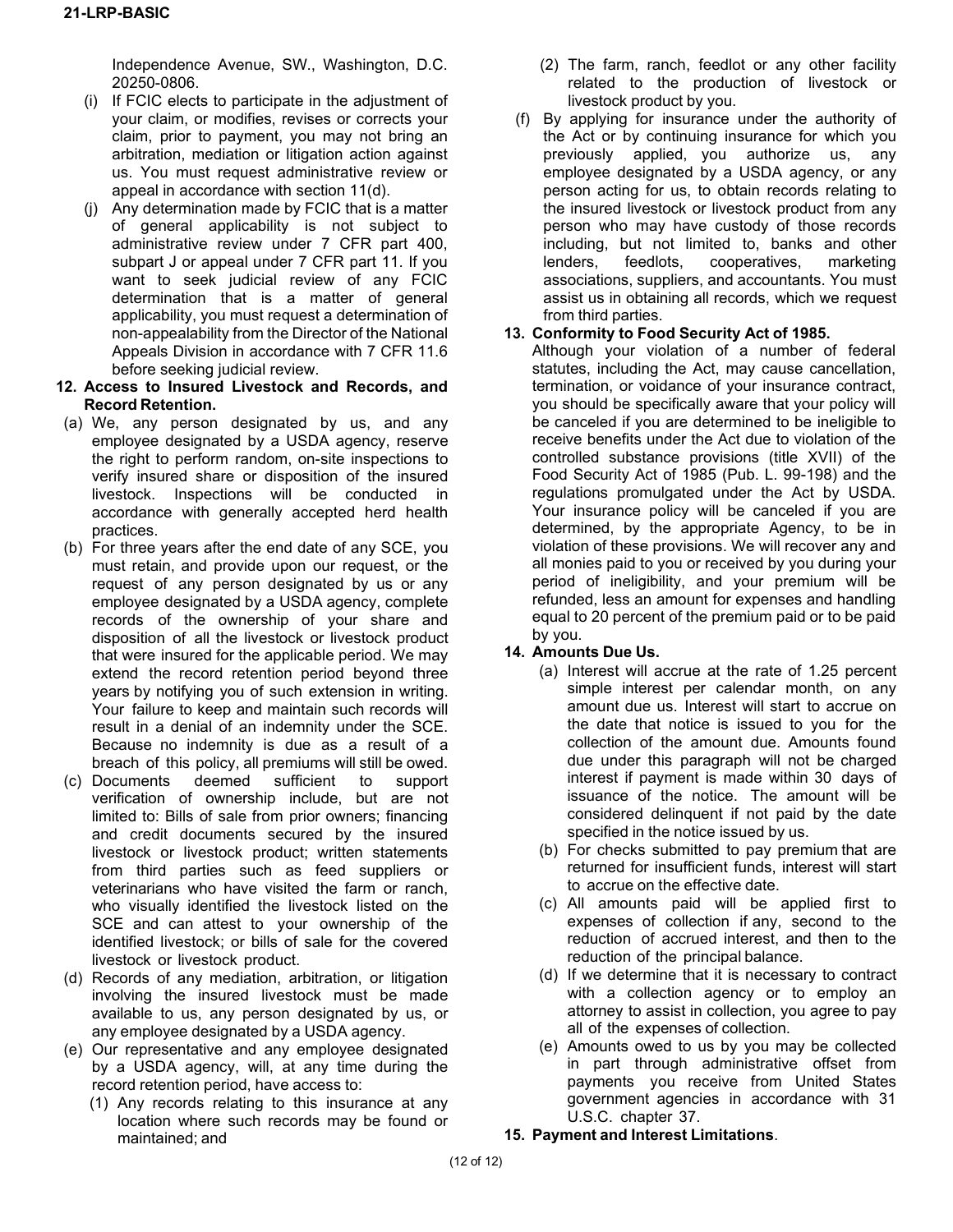We will pay simple interest computed on the net indemnity ultimately found to be due by us or by a final judgment of a court of competent jurisdiction from and including the 61st day after the date you sign, date, and submit to us the properly completed claim on our form. Interest will be paid only if the reason for our failure to timely pay is NOT due to your failure to provide a properly completed claim form to us. The interest rate will be that established by the Secretary of the Treasury under section 12 of the Contract Disputes Act of 1978 (41 U.S.C. 611) and published in the Federal Register semiannually on or about January 1 and July 1 of each year and may vary with each publication.

### **16. Concealment, Misrepresentation or Fraud.**

- (a) If you have falsely or fraudulently concealed the fact that you are ineligible to receive benefits under the Act or if you or anyone assisting you has intentionally concealed or misrepresented any material fact relating to this policy:
	- (1) This policy, including all SCEs, will be voided for each crop year in which the concealment, fraud, or misrepresentation occurred; and
	- (2) You may be subject to remedial sanctions in accordance with 7 U.S.C. 1515(h) and 7 C.F.R. part 400, subpart R.
- (b) Even though the policy is void, you will still be required to pay 20 percent of the premium that you would otherwise be required to pay to offset costs incurred by us in the service of this policy. If previously paid, the balance of the premium will be returned. Even though the policy is void, you may still be required to pay the administrative and operating expenses of the approved insurance provider contained on your premium billing statement percent of the premium due under the policy to offset costs incurred by us in the service of this policy. If previously paid, the balance of the premium will be refunded.
- (c) Voidance of this policy will result in you having to reimburse all indemnities paid for the crop year in which the voidance was effective
- (d) Voidance will be effective on the first day of the SCE for the crop year in which the act occurred and will not affect the policy for subsequent crop years unless a violation of this section also occurred in such crop years.
- (e) If you willfully and intentionally provide false or inaccurate information to us or FCIC or you fail to comply with a requirement of FCIC, in accordance with 7 CFR part 400, subpart R, FCIC may impose on you:
	- (1) A civil fine for each violation in an amount not to exceed the greater of:
		- (i) The amount of the pecuniary gain obtained as a result of the false or inaccurate information provided or the noncompliance with a requirement of

FCIC; or

- (ii) \$10,000; and
- (2) A disqualification for a period of up to 5 years from receiving any monetary or nonmonetary benefit provided under each of the following:
	- (i) Any crop insurance policy offered under the Act;
	- (ii) The Farm Security and Rural Investment Act of 2002 (7 U.S.C. 7333 et seq*.*);
	- (iii) The Agricultural Act of 1949 (7 U.S.C. 1421 et seq*.*);
	- (iv) The Commodity Credit Corporation Charter Act (15 U.S.C. 714 et seq*.*);
	- (v) The Agricultural Adjustment Act of 1938 (7 U.S.C. 1281 et seq.);
	- (vi) Title XII of the Food Security Act of 1985 (16 U.S.C. 3801 et seq*.*);
	- (vii) The Consolidated Farm and Rural Development Act (7 U.S.C. 1921 et seq*.*); and
	- (viii)Any federal law that provides assistance to a producer of an agricultural commodity affected by a crop loss or a decline in the prices of agricultural commodities.

## **17. Transfer of Coverage and Right to Indemnity.**

- (a) If you transfer any part of your insured share during the period of insurance, you may transfer your coverage rights if the transferee is eligible for livestock insurance. We will not be liable for any more than the liability determined in accordance with your policy that existed before the transfer occurred. The transfer of coverage rights must be on our form and will not be effective until approved by us in writing.
- (b) The transferee shall have all rights and responsibilities under this policy consistent with the transferee's interest. If the transferee is not eligible for livestock insurance for any reason, and the transfer occurs before the final 30 days of the insurance period, or if you fail to inform us of a transfer by the end date or within 30 days of the transfer whichever is later, then the transferred portion of the coverage will be terminated and no premium for that portion will be refunded.

#### **18. Assignment of Indemnity.**

If you have a share in the insured livestock or livestock product, you may assign to another party your right to an indemnity. The assignment must be on our form and will not be effective until approved in writing by us. The assignee will have the right to submit the claim form as required by the policy. We will honor the terms of the assignment only if we can accurately determine the amount of the claim. However, no action will lie against us for failure to do so.

#### **19. Descriptive Headings.**

The descriptive headings of the various policy